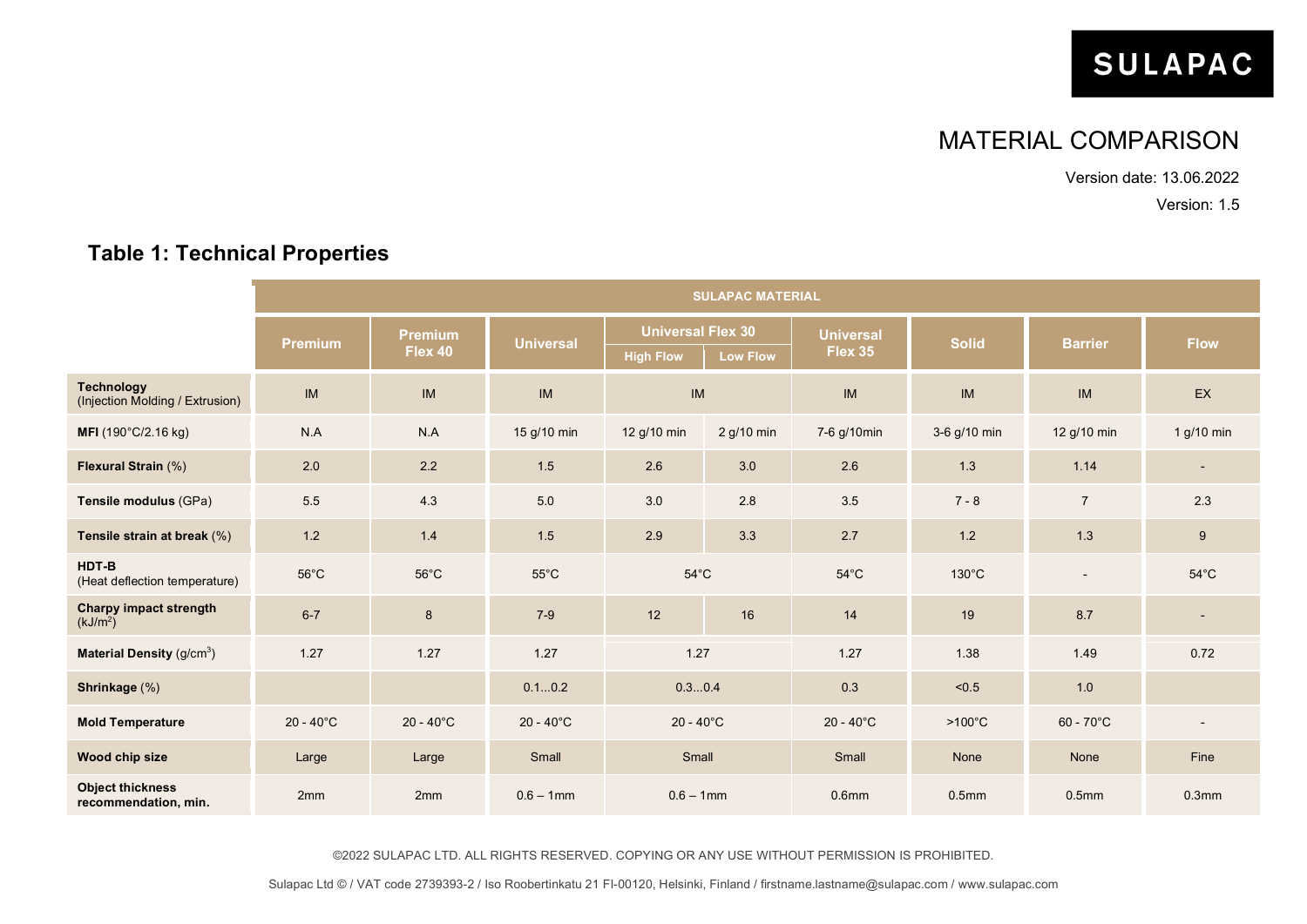### **Table 2: Material Features**

|                   |                                      | <b>SULAPAC MATERIAL</b> |                           |                  |                                              |                 |                             |              |                |              |
|-------------------|--------------------------------------|-------------------------|---------------------------|------------------|----------------------------------------------|-----------------|-----------------------------|--------------|----------------|--------------|
|                   |                                      | <b>Premium</b>          | <b>Premium</b><br>Flex 40 | <b>Universal</b> | <b>Universal Flex 30</b><br><b>High Flow</b> | <b>Low Flow</b> | <b>Universal</b><br>Flex 35 | <b>Solid</b> | <b>Barrier</b> | Flow v1.7    |
| <b>KEY CLAIMS</b> | No permanent<br><b>Microplastics</b> | $\sqrt{}$               | $\checkmark$              | $\sqrt{}$        | $\checkmark$                                 | $\checkmark$    | $\checkmark$                | $\checkmark$ | $\sqrt{}$      | $\checkmark$ |
|                   | Safe for<br>People and planet        | $\sqrt{}$               | $\checkmark$              | $\checkmark$     | $\checkmark$                                 | $\checkmark$    | $\checkmark$                | $\checkmark$ | $\checkmark$   | $\checkmark$ |
|                   | <b>Sustainably sourced</b>           | $\checkmark$            | $\checkmark$              | $\checkmark$     | $\checkmark$                                 | $\checkmark$    | $\checkmark$                | $\checkmark$ | $\checkmark$   |              |
|                   | <b>Mass producible</b>               | $\checkmark$            | $\sqrt{}$                 | $\checkmark$     | $\checkmark$                                 | $\checkmark$    | $\sqrt{}$                   | $\checkmark$ | $\sqrt{}$      |              |
|                   | Industrially<br>compostable          | $\blacktriangledown$    | $\checkmark$              | $\checkmark$     | $\checkmark$                                 | $\checkmark$    | $\sqrt{}$                   | $\checkmark$ | $\checkmark$   | $\checkmark$ |
|                   | <b>Bio-based %</b>                   | 100%                    | 87%                       | 100%             | 79%                                          | 78%             | 94%                         | 100%         | 98%            | 72%          |

©2022 SULAPAC LTD. ALL RIGHTS RESERVED. COPYING OR ANY USE WITHOUT PERMISSION IS PROHIBITED.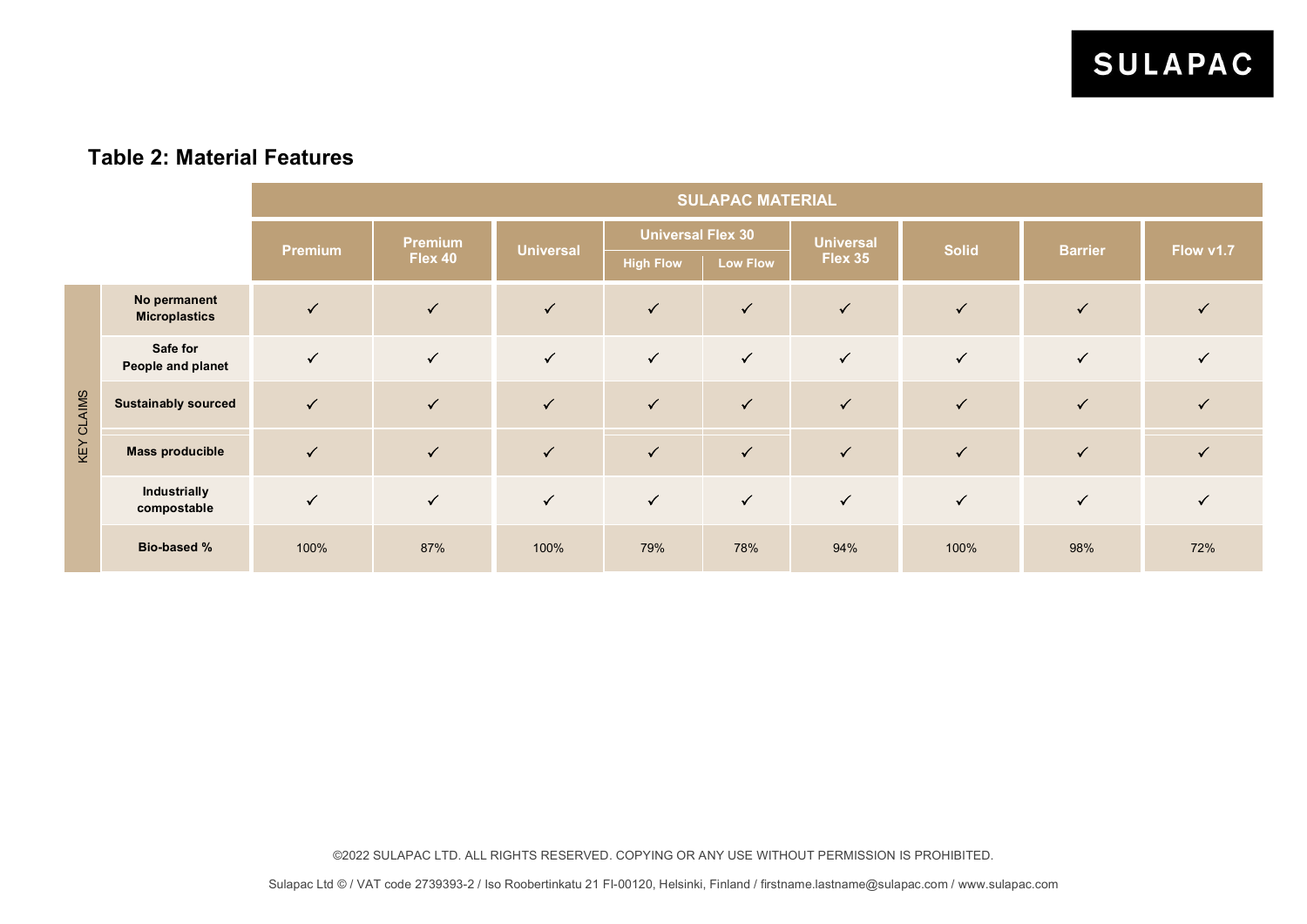#### **Table 3: Material Certificates**

|                              |                                                  | <b>SULAPAC MATERIAL</b> |                           |                  |                          |                                              |                  |                           |                           |                                     |
|------------------------------|--------------------------------------------------|-------------------------|---------------------------|------------------|--------------------------|----------------------------------------------|------------------|---------------------------|---------------------------|-------------------------------------|
|                              |                                                  | <b>Premium</b>          | <b>Premium</b>            | <b>Universal</b> | <b>Universal Flex 30</b> |                                              | <b>Universal</b> | <b>Solid</b>              | <b>Barrier</b>            | Flow v1.7                           |
|                              |                                                  |                         | Flex 40                   |                  | <b>High Flow</b>         | <b>Low Flow</b>                              | Flex 35          |                           |                           |                                     |
| INDUSTRIAL<br>COMPOSTABILITY | <b>SEEDLING</b><br>EN13432/<br><b>ASTM D6400</b> |                         |                           |                  |                          | $\checkmark$<br>EN13432<br><b>ASTM D6400</b> |                  |                           |                           |                                     |
|                              | <b>BPI</b><br><b>ASTM D6400</b>                  | $\checkmark$            | <b>PENDING</b><br>Q2/2022 | $\checkmark$     | $\checkmark$             |                                              | $\checkmark$     | <b>PENDING</b><br>Q4/2022 | <b>PENDING</b><br>Q2/2022 | $\checkmark$<br>APPROVED<br>Q2/2022 |
| <b>BIOBASED %</b>            | <b>BIO PREFERRED</b><br>ASTM D6866               | 100%                    | 87%                       | 100%             | 79%                      | 78%                                          | 94%              | 100%                      | 98%                       | 72%                                 |
| WOOD                         | <b>FSC Mix</b><br>INS-COC-100087                 | $\checkmark$            | $\checkmark$              |                  |                          |                                              |                  |                           |                           |                                     |

©2022 SULAPAC LTD. ALL RIGHTS RESERVED. COPYING OR ANY USE WITHOUT PERMISSION IS PROHIBITED.